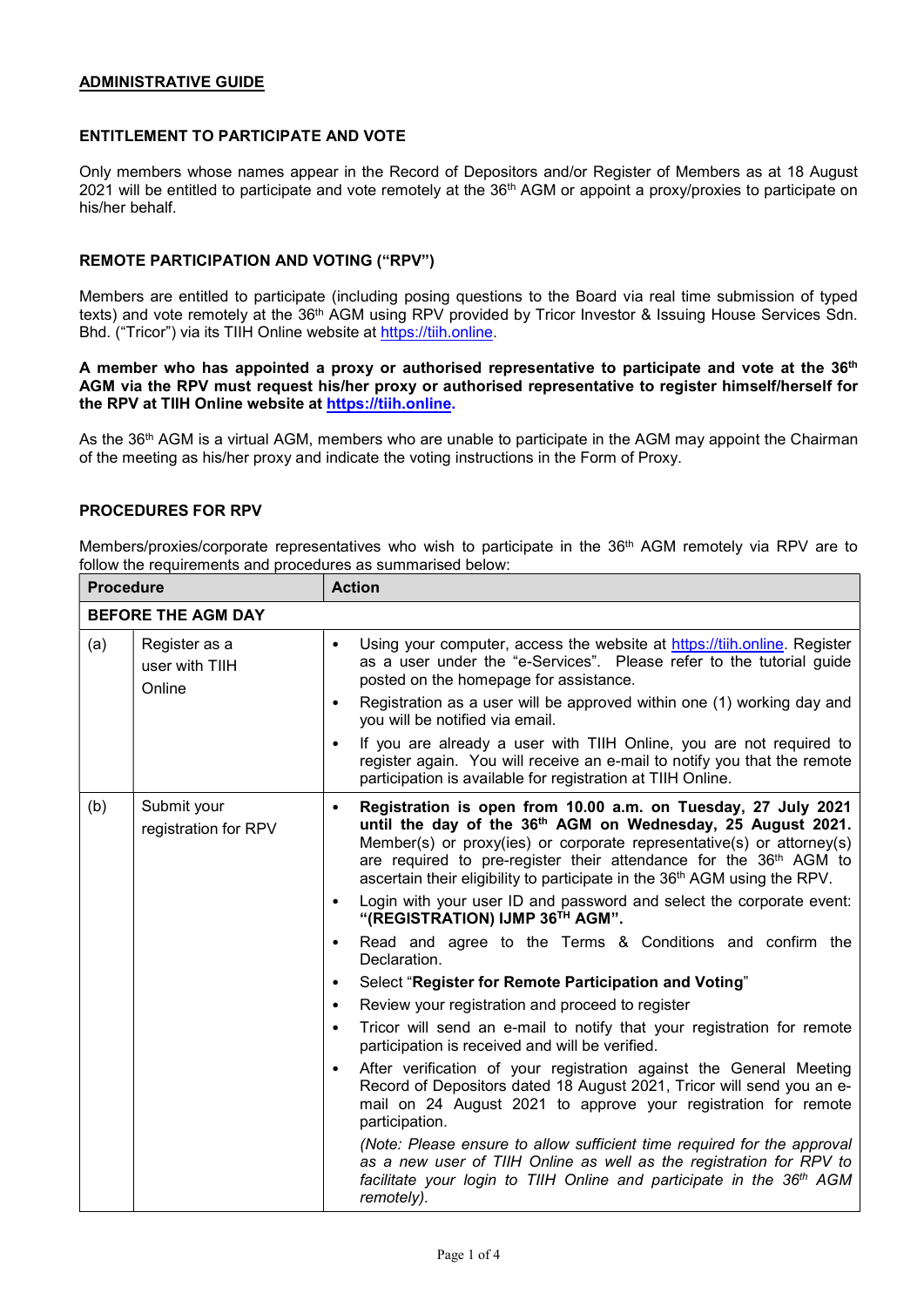| <b>Procedure</b>                                                          |                                | <b>Action</b>                                                                                                                                                                                                                                                                                                                                                         |  |  |  |  |
|---------------------------------------------------------------------------|--------------------------------|-----------------------------------------------------------------------------------------------------------------------------------------------------------------------------------------------------------------------------------------------------------------------------------------------------------------------------------------------------------------------|--|--|--|--|
|                                                                           | ON THE DAY OF THE AGM          |                                                                                                                                                                                                                                                                                                                                                                       |  |  |  |  |
| (c)                                                                       | Login to<br><b>TIIH Online</b> | Login with your user ID and password for remote participation at the<br>36th AGM at any time from 9.00 a.m. i.e. one (1) hour before the<br>commencement of the 36th AGM at 10.00 a.m. on Wednesday, 25<br><b>August 2021.</b>                                                                                                                                        |  |  |  |  |
| Participate<br>(d)<br>$\bullet$<br>through Live<br>$\bullet$<br>Streaming |                                | Select the corporate event: "(LIVE STREAM MEETING) IJMP 36TH<br>AGM" to engage in the proceedings of the 36 <sup>th</sup> AGM remotely.                                                                                                                                                                                                                               |  |  |  |  |
|                                                                           |                                | If you have any question for the Chairman and/or the Board, you may<br>use the query box to transmit your question. The Chairman and/or the<br>Board will endeavor to respond to questions submitted by remote<br>participants during the 36 <sup>th</sup> AGM. If there is time constraint, the<br>responses will be e-mailed to you and/or provided on our website. |  |  |  |  |
| (e)                                                                       | <b>Online Remote</b><br>Voting | Voting session commences from 10.00 a.m. on Wednesday, 25 August<br>$\bullet$<br>2021 until a time when the Chairman announces the completion of the<br>voting session of the 36 <sup>th</sup> AGM.                                                                                                                                                                   |  |  |  |  |
|                                                                           |                                | Select the corporate event: "(REMOTE VOTING) IJMP 36 <sup>TH</sup> AGM" or<br>$\bullet$<br>if you are on the live stream meeting page, you can select "GO TO<br>REMOTE VOTING PAGE" button below the Query Box.                                                                                                                                                       |  |  |  |  |
|                                                                           |                                | Read and agree to the Terms & Conditions and confirm the<br>$\bullet$<br>Declaration.                                                                                                                                                                                                                                                                                 |  |  |  |  |
|                                                                           |                                | Select the CDS account that represents your shareholdings.<br>$\bullet$                                                                                                                                                                                                                                                                                               |  |  |  |  |
|                                                                           |                                | Indicate your votes for the resolutions that are tabled for voting.<br>$\bullet$                                                                                                                                                                                                                                                                                      |  |  |  |  |
|                                                                           |                                | Confirm and submit your votes.<br>$\bullet$                                                                                                                                                                                                                                                                                                                           |  |  |  |  |
| (f)                                                                       | End of remote<br>participation | Upon the announcement by the Chairman on the closure of the 36 <sup>th</sup><br>$\bullet$<br>AGM, the live streaming will end.                                                                                                                                                                                                                                        |  |  |  |  |

# Note to users of the RPV facilities:

- 1. Should your registration for RPV be approved, Tricor will make available to you the rights to join the live streamed meeting and to vote remotely. Your login to TIIH Online on the day of meeting will indicate your presence at the virtual meeting.
- 2. The quality of your connection to the live broadcast is dependent on the bandwidth and stability of the internet at your location and the device you use.
- 3. In the event you encounter any issues with logging-in, connection to the live streamed meeting or online voting on the meeting day, kindly call Tricor's helpline at 011-40805616 / 011-40803168 / 011-40803169 / 011-40803170 for assistance or e-mail to tiih.online@my.tricorglobal.com for assistance.

# APPOINTMENT OF PROXY/PROXIES

Members who wish to appoint proxy/proxies to participate in the 36<sup>th</sup> AGM via RPV may deposit the duly executed Form of Proxy in a hard copy form or by electronic means in the following manner **before 10.00 a.m.** on 24 August 2021:-

(a) In hard copy form

submit to the Share Registrar of the Company, Tricor at Unit 32-01, Level 32, Tower A, Vertical Business Suite, Avenue 3, Bangsar South, No. 8, Jalan Kerinchi, 59200 Kuala Lumpur, Malaysia or its Customer Service Counter at Unit G-3, Ground Floor, Vertical Podium, Avenue 3, Bangsar South, No. 8, Jalan Kerinchi, 59200 Kuala Lumpur, Malaysia; OR

#### (b) By electronic form

lodge via TIIH Online website at https://tiih.online by following the procedures below:

| <b>Procedure</b>                       | <b>Action</b>                                                                                                                                                                                                                                                                                  |  |  |  |  |  |
|----------------------------------------|------------------------------------------------------------------------------------------------------------------------------------------------------------------------------------------------------------------------------------------------------------------------------------------------|--|--|--|--|--|
| <b>For Individual Shareholders</b>     |                                                                                                                                                                                                                                                                                                |  |  |  |  |  |
| Register as a User<br>with TIIH Online | Using your computer, please access the website at https://tiih.online.<br>Register as a user under the "e-Services". Please do refer to the<br>tutorial guide posted on the homepage for assistance.<br>If you are already a user with TIIH Online, you are not required to<br>register again. |  |  |  |  |  |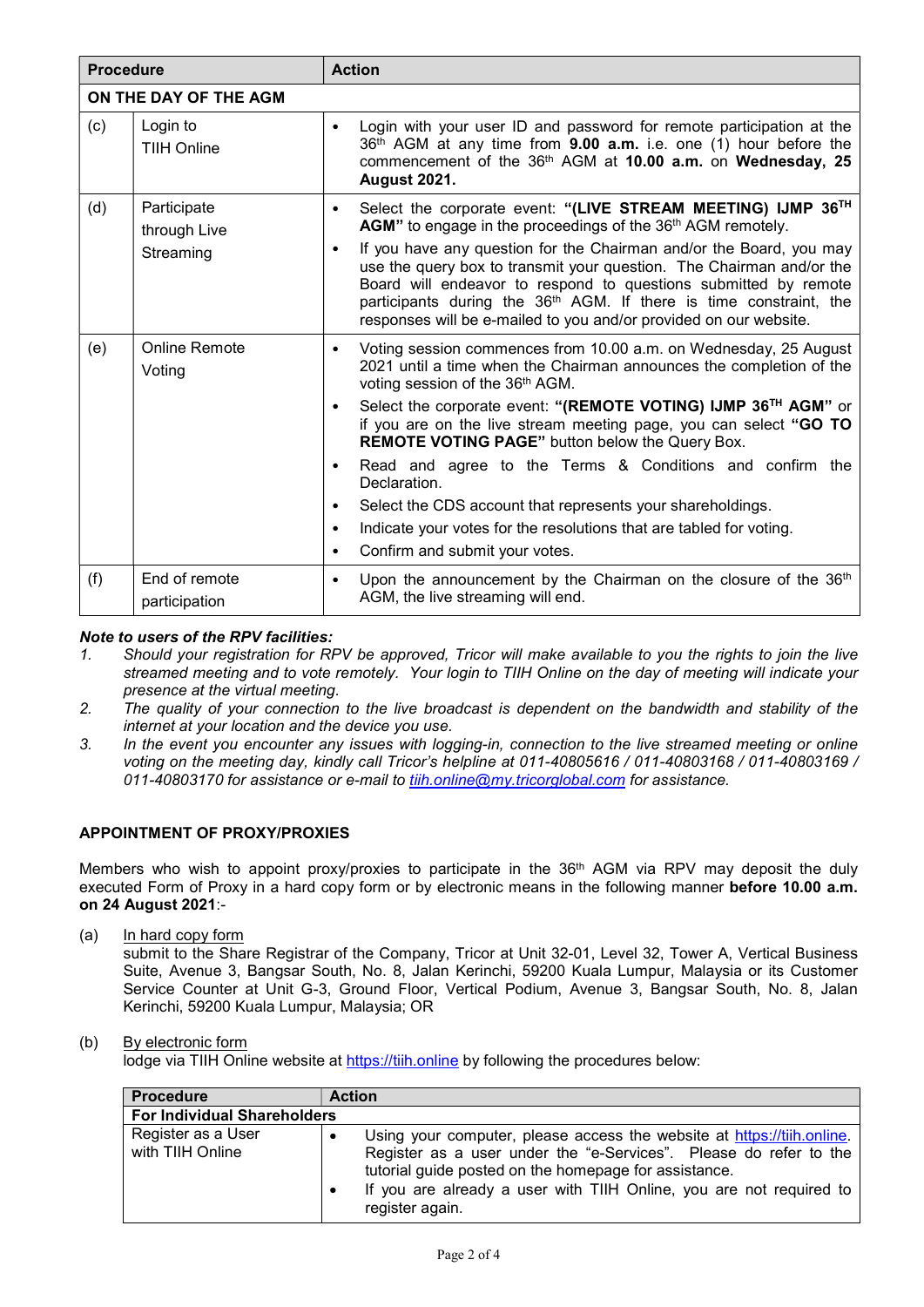| <b>Procedure</b>                  | <b>Action</b>                                                                                                                                                                                                                                    |  |  |  |  |
|-----------------------------------|--------------------------------------------------------------------------------------------------------------------------------------------------------------------------------------------------------------------------------------------------|--|--|--|--|
| Proceed with submission           | After the release of the Notice of Meeting by the Company, login with<br>$\bullet$                                                                                                                                                               |  |  |  |  |
| of Proxy Form                     | your user name (i.e. email address) and password.                                                                                                                                                                                                |  |  |  |  |
|                                   | Select the corporate event: "IJMP 36 <sup>TH</sup> AGM - Submission of Proxy<br>$\bullet$                                                                                                                                                        |  |  |  |  |
|                                   | Form".                                                                                                                                                                                                                                           |  |  |  |  |
|                                   | Read and agree to the Terms & Conditions and confirm the<br>$\bullet$<br>Declaration.                                                                                                                                                            |  |  |  |  |
|                                   | Insert your CDS account number and indicate the number of shares<br>$\bullet$                                                                                                                                                                    |  |  |  |  |
|                                   | for your proxy(s) to vote on your behalf.                                                                                                                                                                                                        |  |  |  |  |
|                                   | Appoint your proxy(s) and insert the required details of your proxy(s)<br>$\bullet$                                                                                                                                                              |  |  |  |  |
|                                   | or appoint Chairman as your proxy.                                                                                                                                                                                                               |  |  |  |  |
|                                   | Indicate your voting instructions - FOR or AGAINST, otherwise your                                                                                                                                                                               |  |  |  |  |
|                                   | proxy will decide your vote.                                                                                                                                                                                                                     |  |  |  |  |
|                                   | Review and confirm your proxy(s) appointment.<br>$\bullet$                                                                                                                                                                                       |  |  |  |  |
|                                   | Print proxy form for your record.                                                                                                                                                                                                                |  |  |  |  |
|                                   |                                                                                                                                                                                                                                                  |  |  |  |  |
| <b>For Corporate Shareholders</b> |                                                                                                                                                                                                                                                  |  |  |  |  |
| Register as a User                | Access TIIH Online at https://tiih.online.<br>$\bullet$                                                                                                                                                                                          |  |  |  |  |
| with TIIH Online                  | Under e-Services, the authorised or nominated representative of the<br>$\bullet$                                                                                                                                                                 |  |  |  |  |
|                                   | corporate shareholder selects "Create Account by Representative<br>of Corporate Holder".                                                                                                                                                         |  |  |  |  |
|                                   |                                                                                                                                                                                                                                                  |  |  |  |  |
|                                   | Complete the registration form and upload the required documents.<br>٠                                                                                                                                                                           |  |  |  |  |
|                                   | Registration will be verified, and you will be notified by e-mail within<br>$\bullet$<br>one (1) to two (2) working days.                                                                                                                        |  |  |  |  |
|                                   | Proceed to activate your account with the temporary password given<br>$\bullet$                                                                                                                                                                  |  |  |  |  |
|                                   | in the e-mail and re-set your own password.                                                                                                                                                                                                      |  |  |  |  |
|                                   | Note: The representative of a corporate shareholder must register as a user<br>in accordance with the above steps before submission of proxy form.<br>Please contact our Share Registrar if you need clarifications on the user<br>registration. |  |  |  |  |
| Proceed with submission           | Login to TIIH Online at https://tiih.online.                                                                                                                                                                                                     |  |  |  |  |
| of Proxy Form                     | Select the corporate exercise name: "IJMP 36™ AGM: Submission of                                                                                                                                                                                 |  |  |  |  |
|                                   | Proxy Form".                                                                                                                                                                                                                                     |  |  |  |  |
|                                   | Agree to the Terms & Conditions and Declaration.<br>٠                                                                                                                                                                                            |  |  |  |  |
|                                   | Proceed to download the file format for "Submission of Proxy Form" in<br>accordance with the Guidance Note as provided.                                                                                                                          |  |  |  |  |
|                                   | Prepare the file for the appointment of proxies by inserting the required<br>٠<br>data.                                                                                                                                                          |  |  |  |  |
|                                   | Login to TIIH Online, select corporate exercise name: "IJMP 36th AGM:<br>٠<br><b>Submission of Proxy Form".</b>                                                                                                                                  |  |  |  |  |
|                                   | Proceed to upload the duly completed proxy form.<br>٠                                                                                                                                                                                            |  |  |  |  |
|                                   | Select "Submit" to complete your submission.<br>٠                                                                                                                                                                                                |  |  |  |  |
|                                   | Print the confirmation report of your submission for your record.                                                                                                                                                                                |  |  |  |  |
|                                   |                                                                                                                                                                                                                                                  |  |  |  |  |

# APPOINTMENT OF CORPORATE REPRESENTATIVE

Corporate members who wish to appoint corporate representatives/representative are required to deposit their original certificate of appointment of corporate representative to Tricor at Unit 32-01, Level 32, Tower A, Vertical Business Suite, Avenue 3, Bangsar South, No. 8, Jalan Kerinchi, 59200 Kuala Lumpur, Malaysia or its Customer Service Counter at Unit G-3, Ground Floor, Vertical Podium, Avenue 3, Bangsar South, No. 8, Jalan Kerinchi, 59200 Kuala Lumpur, Malaysia before 10.00 a.m. on 24 August 2021.